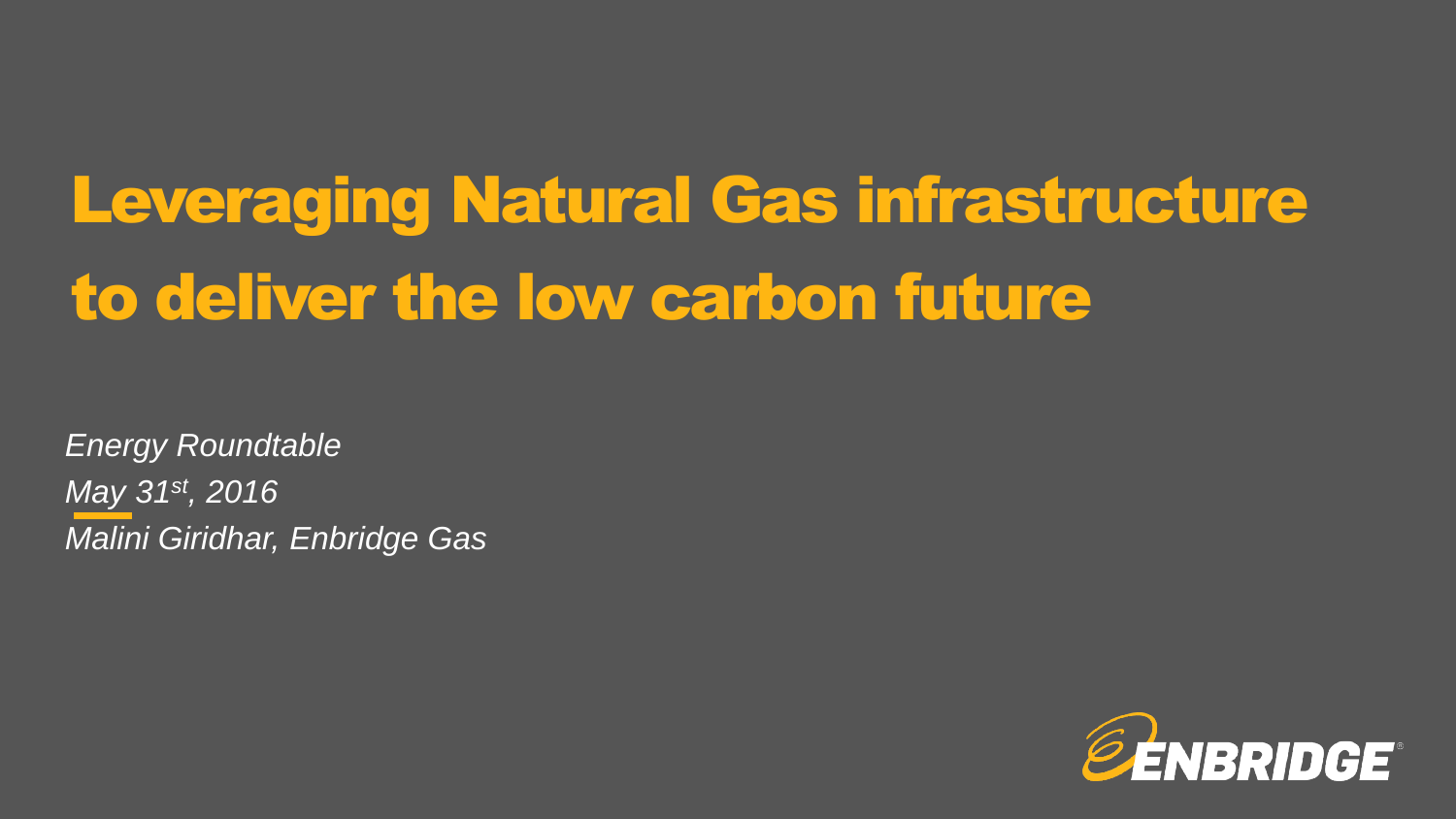# **Enbridge Vision For a Low-Carbon Future**

### Cost-Effective Path to 2050 Target of 80% below 1990 levels

## Renewable Natural Gas

- Renewable Natural Gas from organic waste
- Power to Gas harvesting surplus electricity for green pipeline fuel
- Methanation (upgrading  $CO_2 + H_2$ )

Technology innovation

- Next-generation, high efficiency end-use equipment such as gas heat pumps
- Geothermal and solar thermal energy to reduce consumption volumes
- Lower carbon transportation fuels